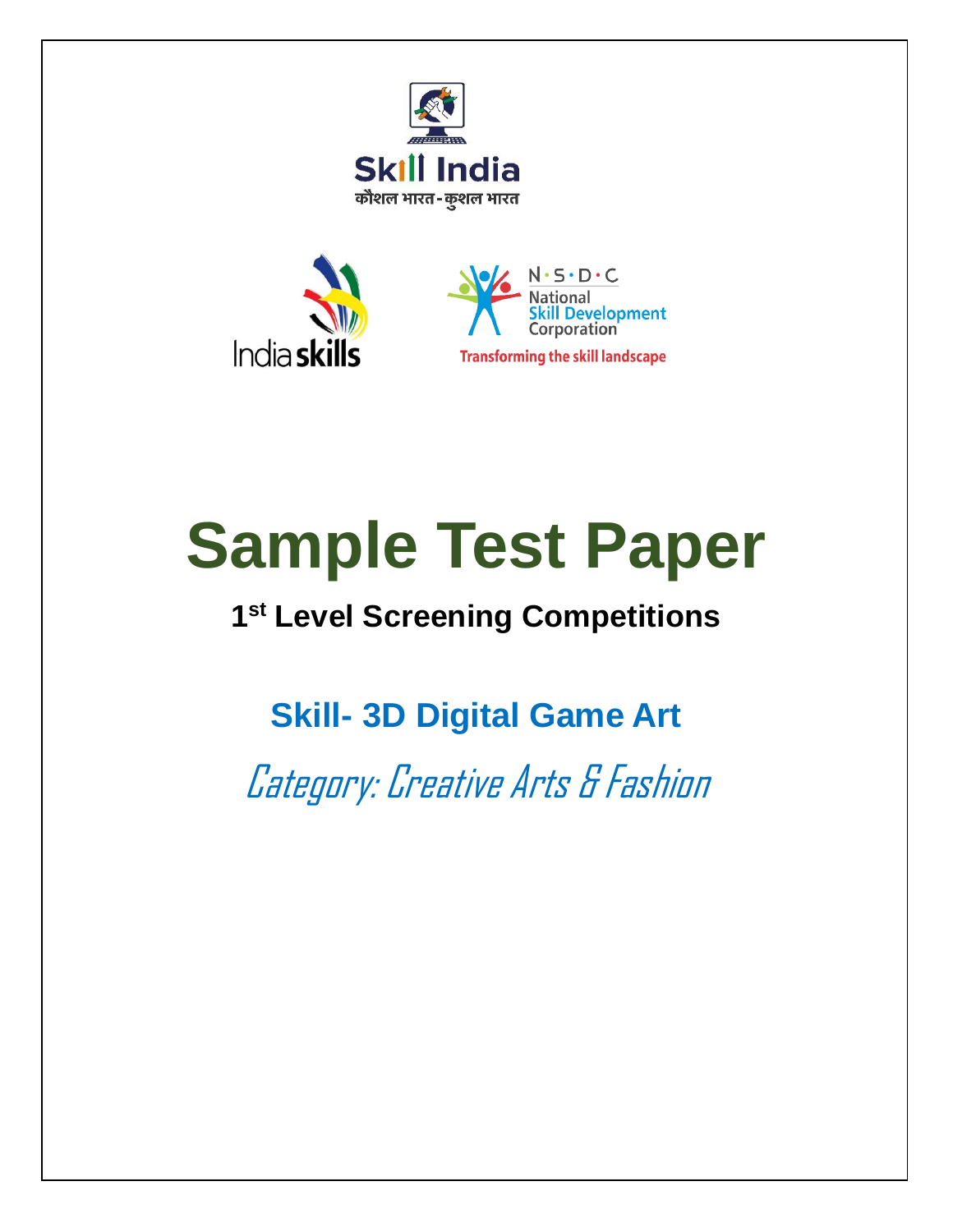#### **Syllabus**

#### **1. Concept-**

- 1. Basic knowledge of developing a Concept art for Games.
- 2. Basic knowledge of color theory, shading, Silhouette, perspective, light and shadow.
- 3. Basic knowledge of Software Photoshop to make Digital sketch.

#### **2. 3D Modeling-**

1. Basic knowledge of Polygon and spline modeling.

2. Basic knowledge of 3D software's to make a 3d model using vertex, edge, face and sculpting in game industry.

3. Knowledge of Transform tools, pivot and managing Edge flow in 3D software.

4. Basic knowledge of user interface (View port, Shaders, Materials) of software to modify and develop a 3d model.

#### **3. UV-**

- 1. Basic knowledge of UV layout according Gaming pipeline.
- 2. Knowledge of UV padding and Texture size.
- 3. Knowledge of UV adjustment (overlapping, Tileable etc).

#### **4. Texture-**

- 1. Basic knowledge of Tileable maps and individual maps.
- 2. Knowledge of UV padding and Texture size.
- 3. Knowledge of UV adjustment (overlapping, Tileable etc.).
- 4. Knowledge of PBR texturing

#### **5. Rigging & Animation-**

- 1. Basic knowledge of Rigging and Skinning/Weighting in 3d software.
- 2. Basic knowledge of creating animation in 3D software.
- 3. Knowledge of Blend shapes and how it works in Production.
- 5. Knowledge of Engine used in Gaming Industry.